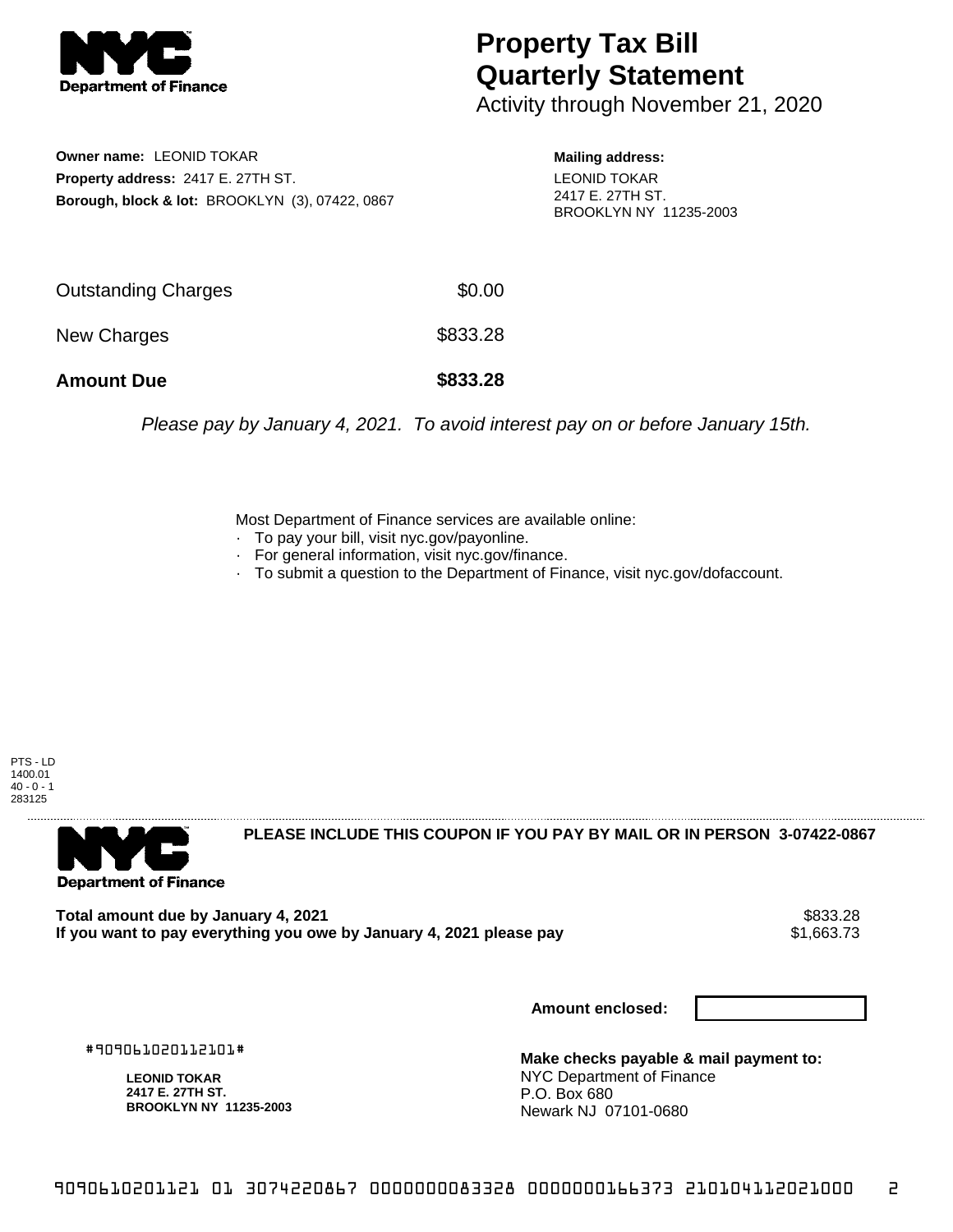

| <b>Billing Summary</b>                                                                                         | <b>Activity Date Due Date</b> |                 | Amount       |
|----------------------------------------------------------------------------------------------------------------|-------------------------------|-----------------|--------------|
| Outstanding charges including interest and payments                                                            |                               |                 | \$0.00       |
| <b>Finance-Property Tax</b>                                                                                    |                               | 01/01/2021      | \$844.92     |
| <b>Adopted Tax Rate</b>                                                                                        |                               |                 | $$-11.64$    |
| <b>Total amount due</b>                                                                                        |                               |                 | \$833.28     |
| <b>Tax Year Charges Remaining</b>                                                                              | <b>Activity Date</b>          | <b>Due Date</b> | Amount       |
| <b>Finance-Property Tax</b>                                                                                    |                               | 04/01/2021      | \$844.92     |
| Adopted Tax Rate                                                                                               |                               |                 | $$-11.64$    |
| Total tax year charges remaining                                                                               |                               |                 | \$833.28     |
| If you want to pay everything you owe by January 4, 2021 please pay                                            |                               |                 | \$1,663.73   |
| If you pay everything you owe by January 4, 2021, you would save:                                              |                               | \$2.83          |              |
| How We Calculated Your Property Tax For July 1, 2020 Through June 30, 2021                                     |                               |                 |              |
|                                                                                                                |                               | Overall         |              |
| Tax class 1 - Small Home, Less Than 4 Families                                                                 |                               | <b>Tax Rate</b> |              |
| Original tax rate billed                                                                                       |                               | 21.1670%        |              |
| New Tax rate                                                                                                   |                               | 21.0450%        |              |
| <b>Estimated Market Value \$866,000</b>                                                                        |                               |                 |              |
|                                                                                                                |                               |                 | <b>Taxes</b> |
| <b>Billable Assessed Value</b>                                                                                 |                               | \$38,160        |              |
| Senior Citizen Homeowner                                                                                       |                               | $-19,080.00$    |              |
| \$19,080 x 21.0450%<br><b>Taxable Value</b>                                                                    |                               |                 |              |
| <b>Tax Before Abatements and STAR</b>                                                                          |                               | \$4,015.40      | \$4,015.40   |
| Enhanced Star - School Tax Relief                                                                              |                               | $$-3,280.00$    | $$-659.00**$ |
| Annual property tax                                                                                            |                               |                 | \$3,356.40   |
| Original property tax billed in June 2020                                                                      |                               |                 | \$3,379.68   |
| Change In Property Tax Bill Based On New Tax Rate                                                              |                               |                 | $$-23.28$    |
| ** This is your NYS STAR tax savings. For more information, please visit us at nyc.gov/finance or contact 311. |                               |                 |              |

Please call 311 to speak to a representative to make a property tax payment by telephone.

## **Home banking payment instructions:**

- 1. **Log** into your bank or online bill pay website.
- 2. **Add** the new payee: NYC DOF Property Tax. Enter your account number, which is your boro, block and lot, as it appears here: 3-07422-0867 . You may also need to enter the address for the Department of Finance. The address is P.O. Box 680, Newark NJ 07101-0680.
- 3. **Schedule** your online payment using your checking or savings account.

## **Did Your Mailing Address Change?**

If so, please visit us at **nyc.gov/changemailingaddress** or call **311.**

When you provide a check as payment, you authorize us either to use information from your check to make a one-time electronic fund transfer from your account or to process the payment as a check transaction.